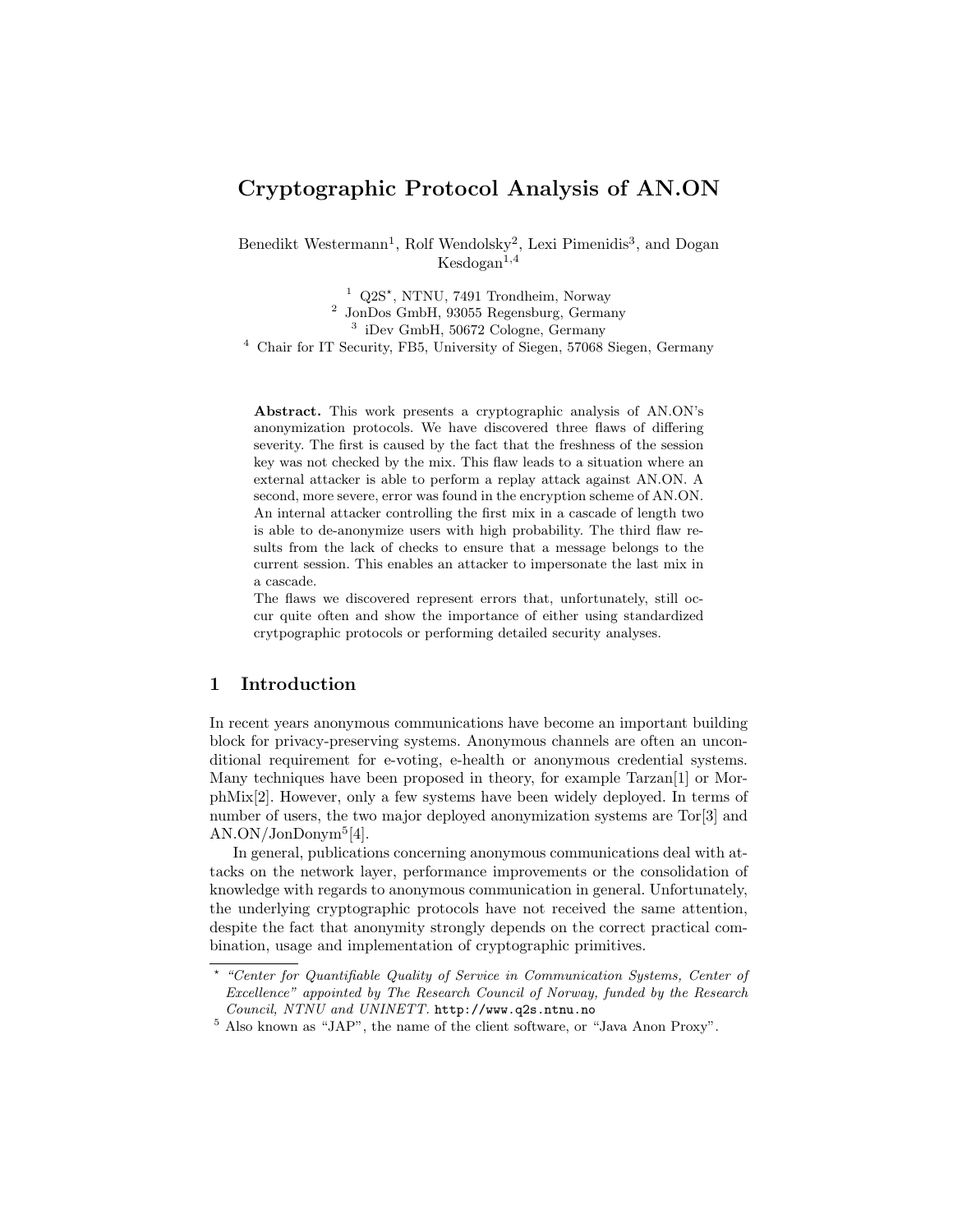This paper takes a closer look at the cryptographic protocols used for the anonymization process of AN.ON, and discovers several vulnerabilities. The following two sections describe the basic concepts of AN.ON, the attacker model and the underlying assumptions of the system. Section 4 continues with the authentication protocol involving the user and the first server. Section 5 presents an attack on the general encryption scheme used by AN.ON. Section 6 discusses a flaw in the mix initialization protocol. The previous work in this area is presented in Section 7, following a discussion in Section 8 about the reasons for these flaws. Finally, we present our conclusions.

## 2 Description of AN.ON

AN.ON, short for *Anonymity Online*, is a project that provides anonymity on the network layer. More precisely, it offers sender anonymity against the receiver of a message and relationship anonymity against a local attacker, such as an eavesdropper of an Internet connection. In terms of web browsing, sender anonymity means that a web server cannot identify a user via their IP address. Relationship anonymity means that a local attacker cannot identify the sender or receiver of a message. Thus, an attacker can at most identify the sender or the receiver, but not both [5].

In order to establish such a service, AN.ON uses the so-called *mix servers* otherwise known simply as  $mix \in [6]$ . A mix is an intermediate entity between a sender and a receiver of a message. Its task is to establish anonymity for the user. A mix accomplishes this by hiding the relation between incoming and outgoing messages. In [4] the authors propose the usage of encryption and reordering of messages to establish anonymity. However, for performance reasons the reordering of messages is typically deactivated in AN.ON.



Fig. 1. Example for a cascade in AN.ON

To provide relationship anonymity regarding the operator of a mix, several mixes are typically chained together. Such a chain is called a cascade (see Figure 1). The order of the mixes is chosen by their operators and cannot be changed by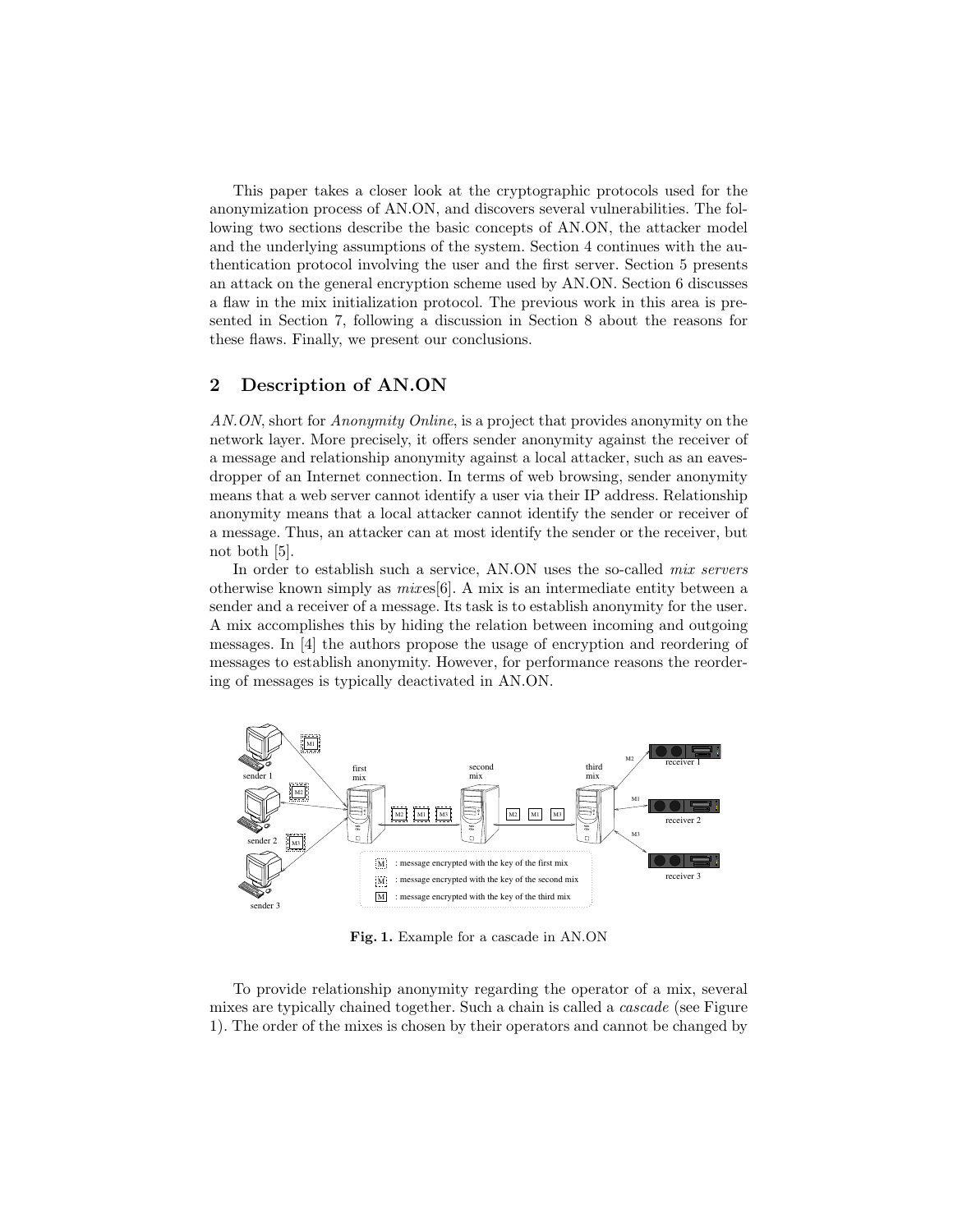a user. Every packet which is received by the first mix in the cascade is forwarded to a second mix and so forth. By these mechanisms, AN.ON aims to establish anonymity for a user under the assumption that not all mix operators collude.

The basic anonymization process works in the following way: a sender encrypts a message, which includes the final destination, with a symmetric key. The key is shared between the last mix in a given cascade and the user. The result of the encryption is again encrypted with a symmetric key that is shared with the predecessor of the last mix. This procedure is repeated until the first mix in the cascade is reached and thereby the typical layered encryption is created.

Afterwards the message is sent to the first mix. This mix uses its shared symmetric key to decrypt the message and forwards the result to the next mix, which also decrypts the message. When the last mix in cascade is eventually reached, the mix performs the final decryption of the message and is thus able to get the destination of the message. Finally, the unencrypted message is forwarded to the destination.

In addition to senders, receivers and mixes, there is an additional party, the so-called infoservice. This service, operated by a third party, provides users of the system with the necessary information about the cascades.

### 3 Scope, Assumptions and Course

The analysis in this paper looks in detail at the protocols used in the mix server version 00.08.60 of AN.ON. This was the most recent version at the time of our analysis and was released in February 2009.

Our analysis focuses on the anonymization process and ignores the protocols that are involved in the information distribution process, which normally involves the infoservice. Due to this, we assume that a user knows the public signature keys of the mixes. Generally, we assume that every mix uses an uncompromised key pair to sign data.

Our assumed adversary has the capabilities of a local active attacker. Thus, the attacker is only able to eavesdrop some connections of either the user, the mixes or the final destination, but not all at the same time. The attacker is also able to add, modify, replay or drop packets passing an observed link. We further assume that the attacker can operate a single mix in the cascade. Finally, we assume that the attacker is not able to break basic cryptographic primitives, such as AES or RSA, but is assumed to possess all prior private keys that are no longer used by the mixes. Note that this attacker model is weaker than the attacker that was originally proposed in [4], in which the authors assume a global attacker. However, recent publications have shown that AN.ON is not able to resist this kind of attacker in practise[7, 8].

In order to retrieve the information about the protocols we made use of a technical report describing the anonymization process[9]. We have also examined the source code in order to find undocumented changes in the protocols. The results of the analysis were discussed with developers of the AN.ON project, who also helped us to retrieve the mix authentication protocol, see Section 6.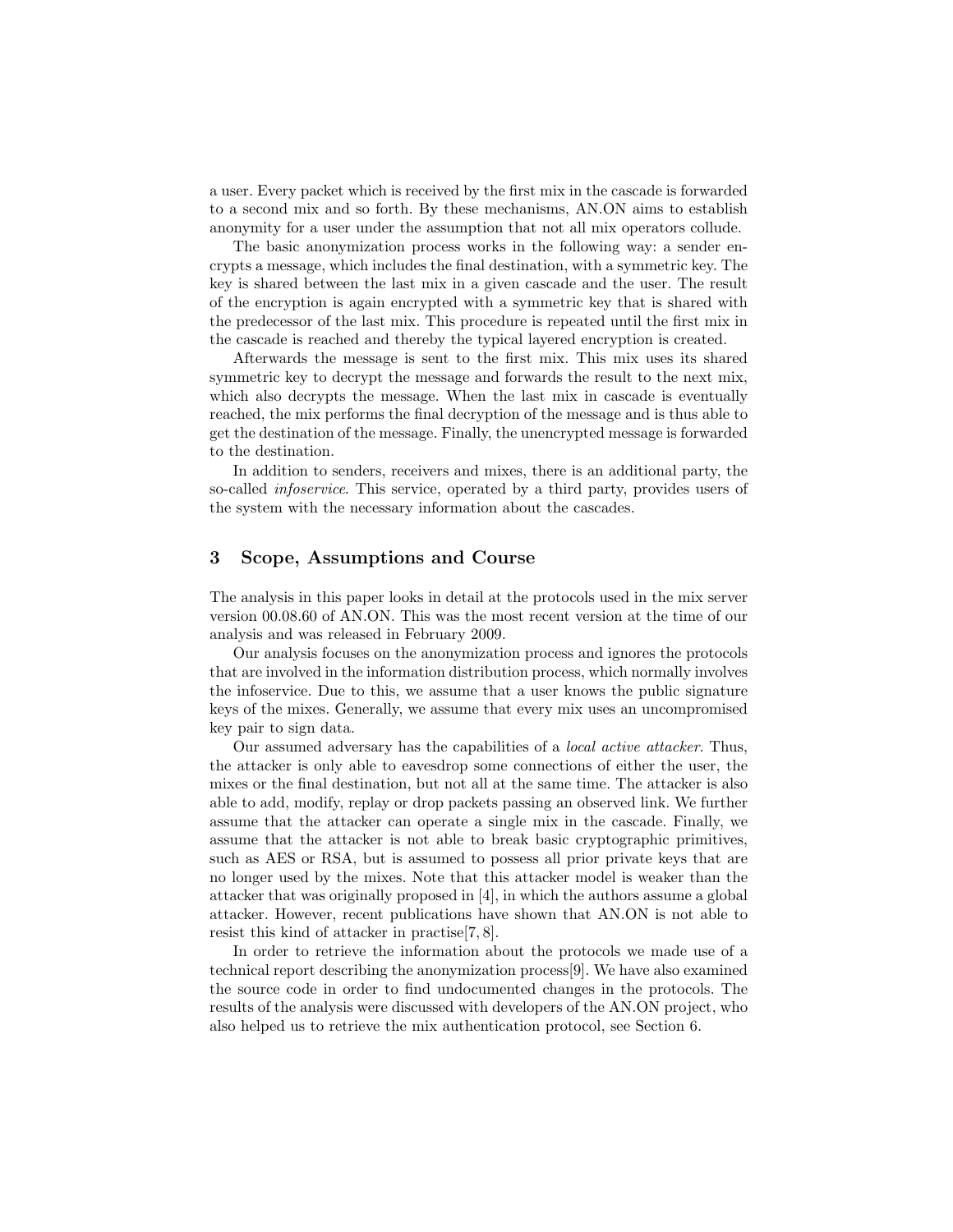## 4 Authentication Protocol of the First Mix

Before we describe the protocol it is necessary to take a brief look at the so-called descriptors that are provided by the infoservice. A descriptor is an XML-based document which describes the entities of a cascade. It contains general information about the cascade, a description for each mix and a signature for the whole document. The last of these is provided by the first mix in the cascade. The description of each mix is also signed by the corresponding mix. The signature aims to prevent a malicious modification of the mixes' descriptions. The description of a mix includes different public keys, a timestamp and X509 certificates for the included public keys.

In this section of the paper we assume that when a user receives a descriptor with a valid signature of a known authority, they possess every public key of the mixes in the cascade. In addition we assume that all keys are not compromised by an adversary and that the certificates are up-to-date.

The mix authentication protocol aims to create a session key between the JAP, which is the client application, and the first mix in a cascade. The preconditions for the protocol are that a user knows the public signature key of the first mix. The mix owns the corresponding key pair, which is only used to produce signatures. In addition to this key pair the mix also possesses a public key pair that can only be used for encryption. However, the key which is used for the encryption is not initially known by the JAP.

Figure 2 shows a message sequence chart of the mix authentication protocol at an abstract level. We assume that the JAP knows the public signing key  $K_{M^1}$  of the first mix. The known relation is represented by the  $\Rightarrow$  sign. The mix holds two key pairs: the first key pair is  $(K_{M^1}^{-1}, K_{M^1})$  which is used only to sign documents. The second key pair is  $(K_{M_e^1}^{-1}, K_{M_e^1})$ . Its public key can be used by the JAP to encrypt messages for the mix.

In the first message that is sent by the first mix to the user, a descriptor for the cascade is transmitted. The descriptor includes, among other data, the public encryption key  $K_{M^1_e}$  of the first mix. In order to simplify the presentation we represent the remaining information by  $m$ . For example, the keys of the other mixes are included in  $m$ . The whole descriptor is signed by the first mix, which is denoted by  $\{H(m, K_{M^1_e})\} K_{M^1}^{-1}$ . After the message is received by the JAP, it verifies the signature. If this succeeds it also knows the public encryption key of the first mix. In the next step, the JAP generates a symmetric session key and sends the key encrypted with the public encryption key  $K_{M_e^1}$  to the first mix. Since the first mix owns the corresponding private key, it is able to decrypt the message. Thus, it also knows the symmetric session key. Finally, the mix sends a confirmation to show the possession of the symmetric key to the JAP. The confirmation is basically a hash of the descriptor, the session key and the public encryption key of the first mix.

A closer look at the protocol shows that a mix has no guarantee that the message containing the session key was created in the current session. An attacker can send, instead of a new message, a recorded message of an old session. This is known as a replay. The mix cannot check, in this protocol, whether the session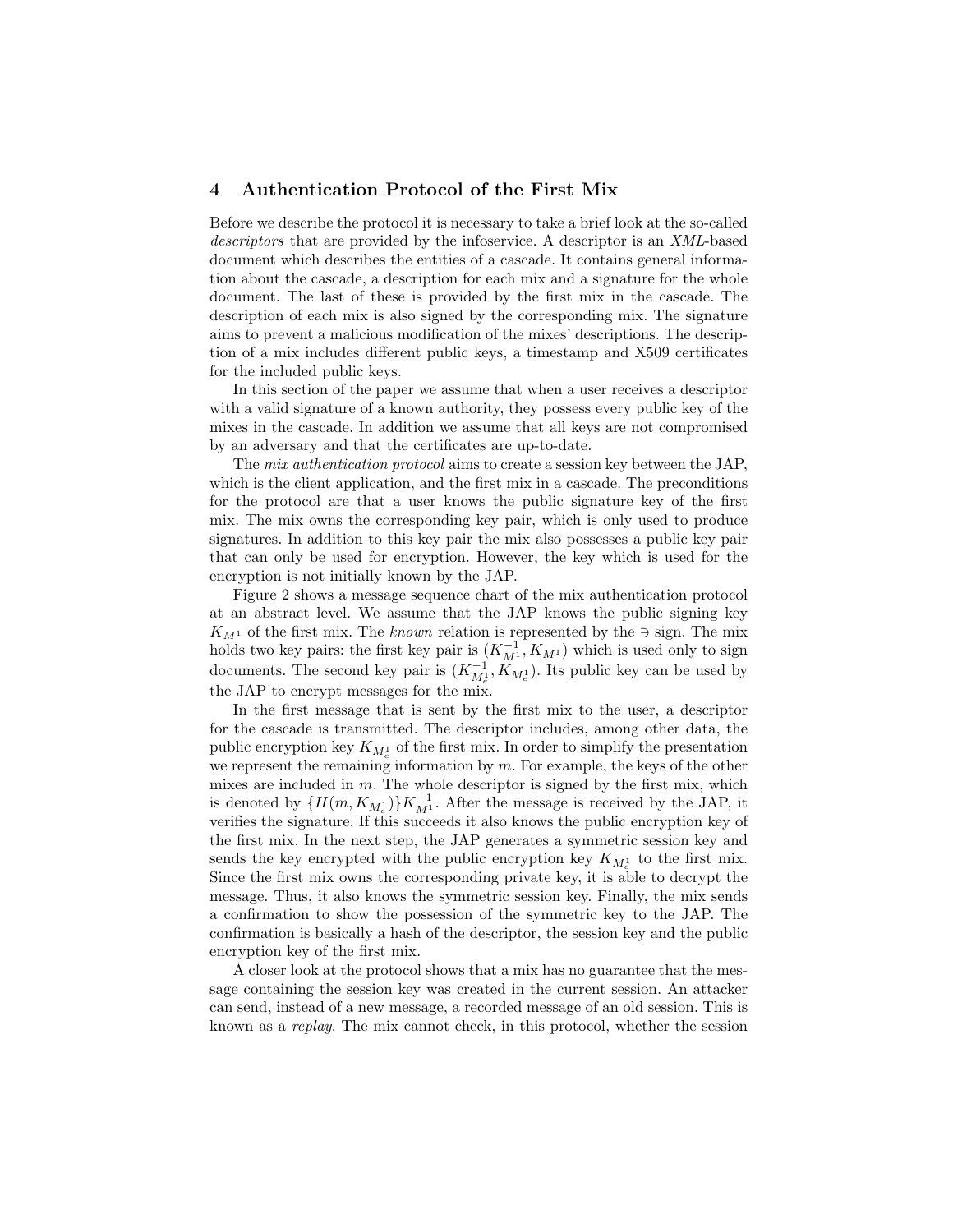

Fig. 2. Mix Authentication Protocol

is a replay or not. Thus, the whole anonymization process may be vulnerable to replay attacks.

As we did not find any replay protection in the other protocols, we tried to replay the whole session including several HTTP requests. We used the existing service "Dresden" in order to check if a replay is possible. To this end, we recorded a session of a short sequence of website queries and their replies. For testing purposes, we retrieved a website which was hosted on a server under our control. The second and third website were hosted on foreign servers. The last website again was located on a server which was under our own control.

To replay the session we simply connected to the mix and sent all the previously recorded raw packets in the mix. Shortly after the replay was started we were able to observe HTTP requests on both of our web servers. Both HTTP requests were sent by the last mix of the "Dresden" cascade. Thus, in the version we evaluated there was no protection against replay<sup>6</sup>. This lack of protection leads to various different attacks threatening not only the anonymity of a user with respect to a global attacker $[6]$ . For instance, an attacker could replay a post command which modifies data on the web server in order to threaten data integrity.

The replay attack can be limited to an internal attacker if the mix ensures that the received key is fresh. The simplest solution seems to be to establish a TLS connection between the user and the first mix. However, whether this solution suits AN.ON's requirements is not within the scope of this paper.

This change only protects against an external attacker. In order to protect against replay by an internal attacker other countermeasures are necessary, such

<sup>6</sup> Replay protection is under development, but takes place at a higher level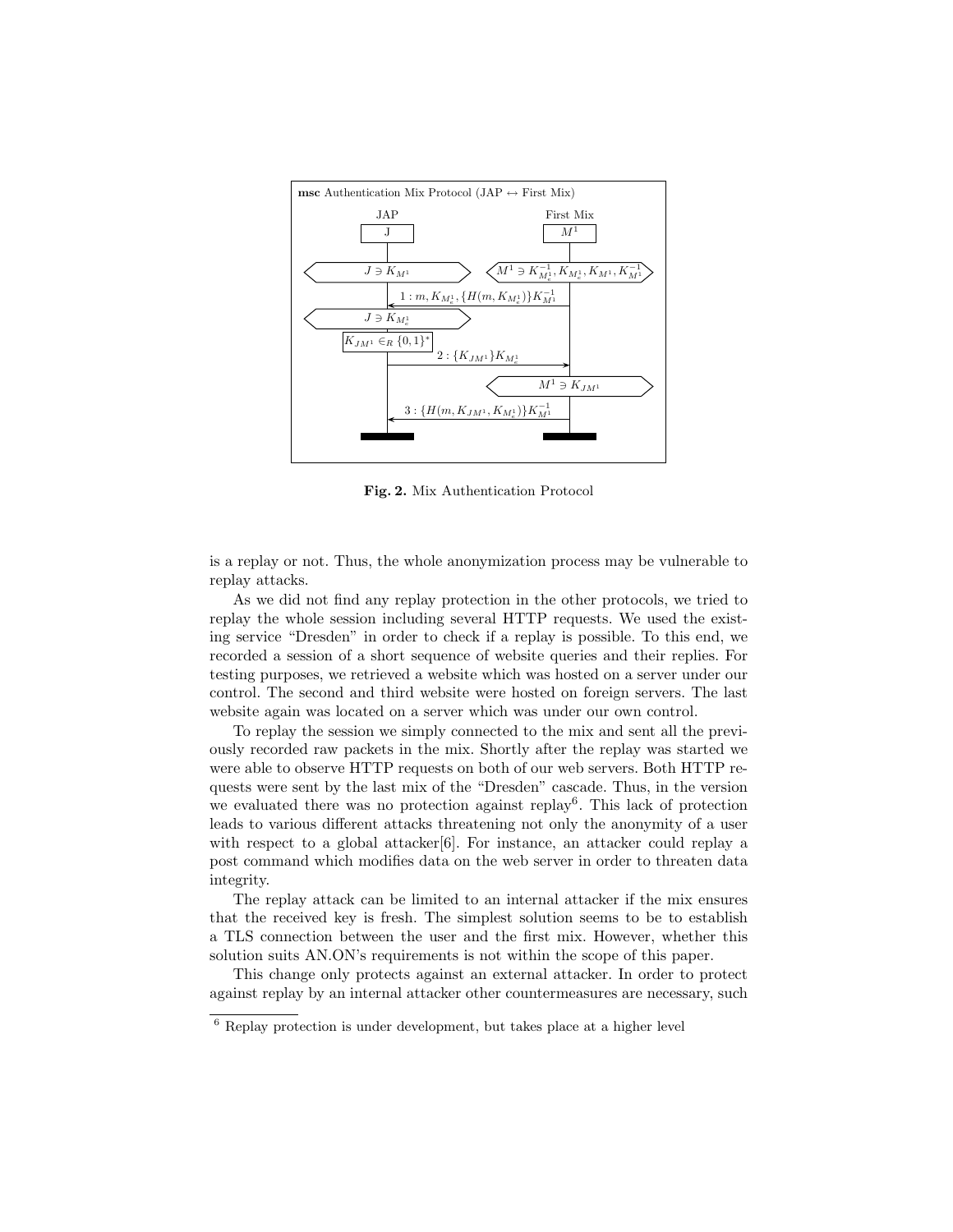as the solution described in [10]. Here the authors try to find a trade-off between storing every used key in a database, performance and security. Their idea is to use small parts of a symmetric key to mark a time period. Some parts of the key are predictable, which subsequently lowers the strength of the symmetric key. An identifier of every used key is stored in a database during a given time period. Only keys that are within the current time period, and that are not already stored in the database, are accepted for a new connection.

# 5 Attack on AN.ON's Encryption/Decryption Scheme

In this section we concentrate on the encryption and decryption of exchanged messages.

#### 5.1 Structure of Mix Packets

As briefly described in Section 2, a user forwards packets along a chain of mixes. For each hop, the user adds a layer of encryption around the message which is later removed by the corresponding mix.

To analyse the protocol it is necessary to examine the structure of the packets. Figure 3 illustrates the structure of a packet which is sent by a user to the first mix. The first part is the mix packet header. Its size is 6 bytes and it contains a channel ID and some flags. The remaining part can be used to transfer data from the user to the last mix in the cascade. It is important to notice that only the last 992 bytes travel along the whole cascade. The first 6 bytes (channel ID and flags) can be completely modified at each hop. It is therefore necessary to encrypt different parts of the packet in different ways with different keys.



Fig. 3. The Structure of a Mix Packet

One encryption layer is added to protect the confidentiality of the channel ID and the flags during the transmission between adjacent entities. Obviously, the symmetric key for the encryption is shared by exactly two adjacent parties. For purposes of speed optimization the whole packet is not encrypted, only the first 16 bytes (128 bit). Thus, this layer of encryption includes the channel ID, the flags and the remaining 10 bytes of the payload of the message. For encryption, AES is used in the output feedback mode (OFB, see Section 5.2)).

The structure and the encryption of the payload depend on whether a mix packet is the first in an anonymous channel, or a packet of an already opened channel. If a mix receives a packet it checks, based on the channel ID and the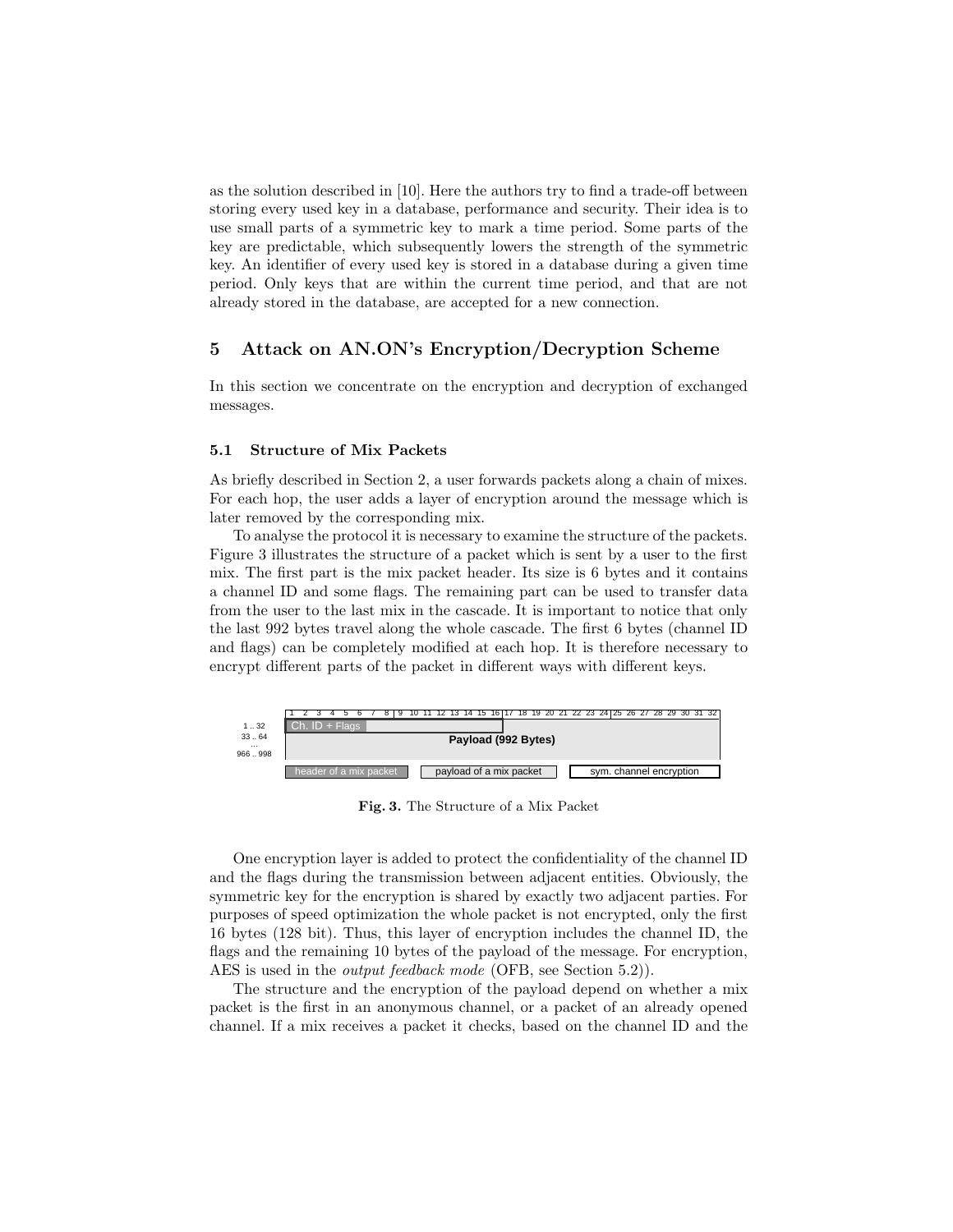flags, if the packet opens a new stream. Such a packet is called a channel-open packet. In this case, the mix decrypts the first 128 bytes by using its RSA private key<sup>7</sup> . The first part of the decrypted bytes contains a symmetric key (16 bytes). This is used for decrypting both the remaining 864 bytes of the packet and the subsequent packets of the anonymous channel. If the mix is an intermediate mix, the remaining part of the packet is encrypted for the next mix (see Figure 4). Thus, the mix needs to forward the packet to the next mix. Before the packet is forwarded, the mix removes its key (16 bytes) from the packet and adds 16 bytes of random data to the end in order to preserve the length of the packet. Finally, the mix forwards the payload together with a matching header to the next mix. If the mix is the last mix in a cascade it decrypts the first 128 bytes with its private RSA key and the remaining bytes with the symmetric key which is stored in the first 16 bytes of the packet. In addition to the payload a mix packet for a last mix contains a header field after the key. This field indicates how many of the 992 bytes for the payload are used for data, as well as the type of the data. The remaining bytes are random data (see Figure 5).



Fig. 4. The structure of the payload for intermediate mixes for the initial packet.



Fig. 5. The structure of the payload for the last mix for the initial packet.

In the case of subsequent packets only one encryption scheme is used. The whole payload is encrypted symmetrically with the key that was sent within the channel-open packet. Each mix uses its key to decrypt the 992 bytes of payload. When the packet is decrypted by the last mix, the packet can again be divided in three parts: the header, the data and random data.

In order to process replies, every mix encrypts the data received by the successor mix and forwards it to the predecessor mix. The structure of the mix packet is equal to the structure a subsequent packet. Thus, the whole packet is symmetrically encrypted. The same symmetric keys are used by the mixes for both transmission directions. The algorithm used is AES in OFB-mode.

<sup>&</sup>lt;sup>7</sup> In the case of the first mix, this part is symmetrically encrypted. Since this is not important for the attack we omit a further explanation.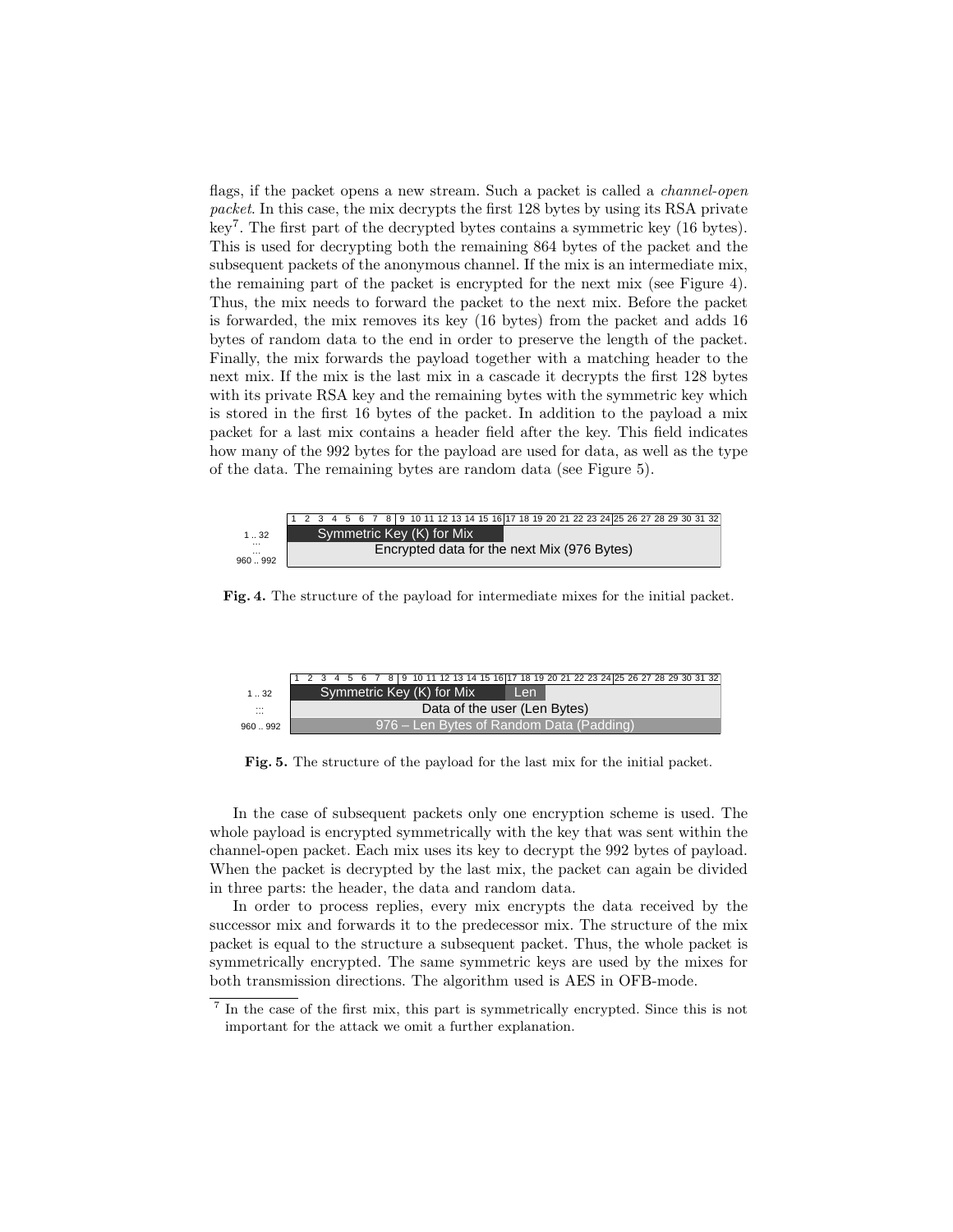#### 5.2 Output Feedback Mode (OFB)

AN.ON uses AES in OFB mode for its symmetrical encryption operations. The objective of the OFB mode is to produce a infinite key stream. To this end, it uses an initialization vector and a key. The initialization vector is encrypted with AES, which uses the key. The result of this is used twice: first, it is XORed with the plain text. Second, it is used in the subsequent round instead of the initialization vector. Figure 6 illustrates the mode of operation of OFB.



Fig. 6. Sketch of the output feedback mode

#### 5.3 The Attack

As mentioned above, a mix uses the same key to decrypt messages in the sending direction as well as to encrypt the messages in the receiving direction. Moreover, a mix uses the same initialization vector for both directions. Therefore, a mix produces the same key stream for both directions.

We denote with  $k_i^m$  the byte of the *i*-th position in the key stream of mix m. Let  $d_i$  denote the  $i - th$  data byte in the data stream<sup>8</sup> and with  $c_i$  the final encrypted message byte at position  $i$ . To distinguish the sending and receiving direction we use either the superscript r or s for  $c_i$  and  $d_i$  respectively.

At first we formalize the receiving situation where a packet travels from the last mix along the cascade to the user. Let  $p$  denote the position of the last mix that processed the packet and let  $n$  be the number of mixes in the cascade. Thus, if the user receives a packet,  $p$  is equal to 1 since the first mix was the last involved mix. Let i denote the byte position in the byte stream of a packet. Based on the notation we can describe the ith encrypted byte in the receiving direction by:

$$
c_i^r(p) = d_i^r \bigoplus_{j=p}^n k_i^{m_j} \qquad i \ge 0 \ \land \ 1 \le p \le n \tag{1}
$$

However, if we take a look at the sending direction the situation is slightly different due to the payload structure of the initial packet in a data stream. Recall

<sup>8</sup> The data stream includes the 3 byte header of each packet as well as the padding.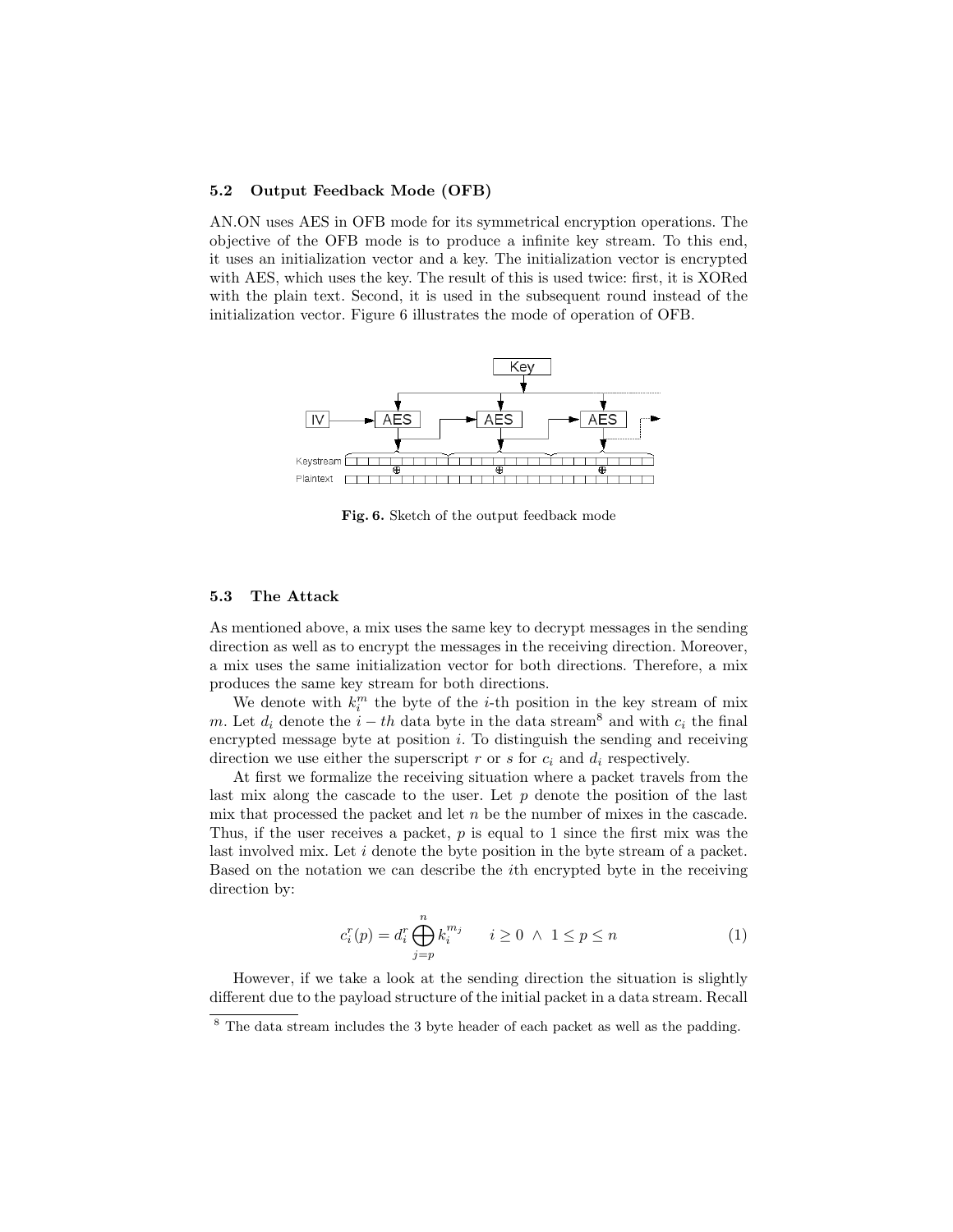that if an intermediate mix in a cascade receives a channel-open packet in a data stream, the first 128 bytes are asymmetrically encrypted and the following bytes symmetrically. During processing, an intermediate mix removes its key from the payload (and adds 16 bytes to the end). Now the packet is forwarded to the next mix who expects again that the first 128 bytes of the payload are encrypted asymmetrically and the remaining bytes are encrypted symmetrically. Thus, the key streams of the mixes need to be shifted by a user by 16 byte per hop. The reason for the shift is the symmetric key that is stored in the first 16 bytes of the initial data stream packet.

By formalizing the encryption, we result in:

$$
c_{i+128}^s(p+1) = d_{i+128}^s \bigoplus_{j=p+1}^n k_{i+(n-j)*16}^{m_j} \qquad 0 \le p \le n-1 \land i \ge (n-p-1) \cdot 16 \tag{2}
$$

for the i-th encrypted byte.

The equations 1 and 2 become interesting if we consider the first mix in a cascade of length 2. By using both formulas we result in:

$$
c_i^r(2) = d_i^r \oplus k_i^{m_2} \tag{3}
$$

$$
c_{i+128}^s(2) = d_{i+128}^s \oplus k_i^{m_2} \tag{4}
$$

The xor of both encrypted values result in:

$$
c_i^r(2) \oplus c_{i+128}^s(2) = d_{i+128}^s \oplus d_i^r
$$
 (5)

In case of AN.ON most of the traffic that is transfered over the cascade is normal HTTP traffic, which includes the HTTP header. Moreover, the content of an HTTP header is partially known by the adversary. Thus, an attacker can use the known parts in order to decrypt unknown parts of the HTTP header with help of Formula 5. This becomes critical in AN.ON if the attacker is able to reconstruct the request line or the Host field in an HTTP request. The former includes the requested URL and the latter the queried host. Therefore, if an attacker is able to reconstruct parts of either the Host field or the request line he has deanonymized the user.

For a proof of concept, we have recorded the payload parts of the packets that were either sent from the first mix to the second mix  $(p = 1)$  or sent from the second mix to the first mix  $(p = 2)$  in the *Dresden-Dresden* cascade. We therefore assume an internal attacker on the first mix. In order to correct the offset of the sending stream we removed the first 128 bytes of the stream. The result of this was XORed with the receiving stream. To omit the 3 bytes of the payload header we removed the first 3 bytes of the result and XORed it with the most probable HTTP response line "HTTP/1.0 200 OK\r\n<sup>"9</sup>. This procedure resulted in the string "st: www.google.de" which is the last part of the Host field in the original HTTP request header. Thus, we uncovered the destination of the

<sup>&</sup>lt;sup>9</sup> There are only a few different possibilities for the response line.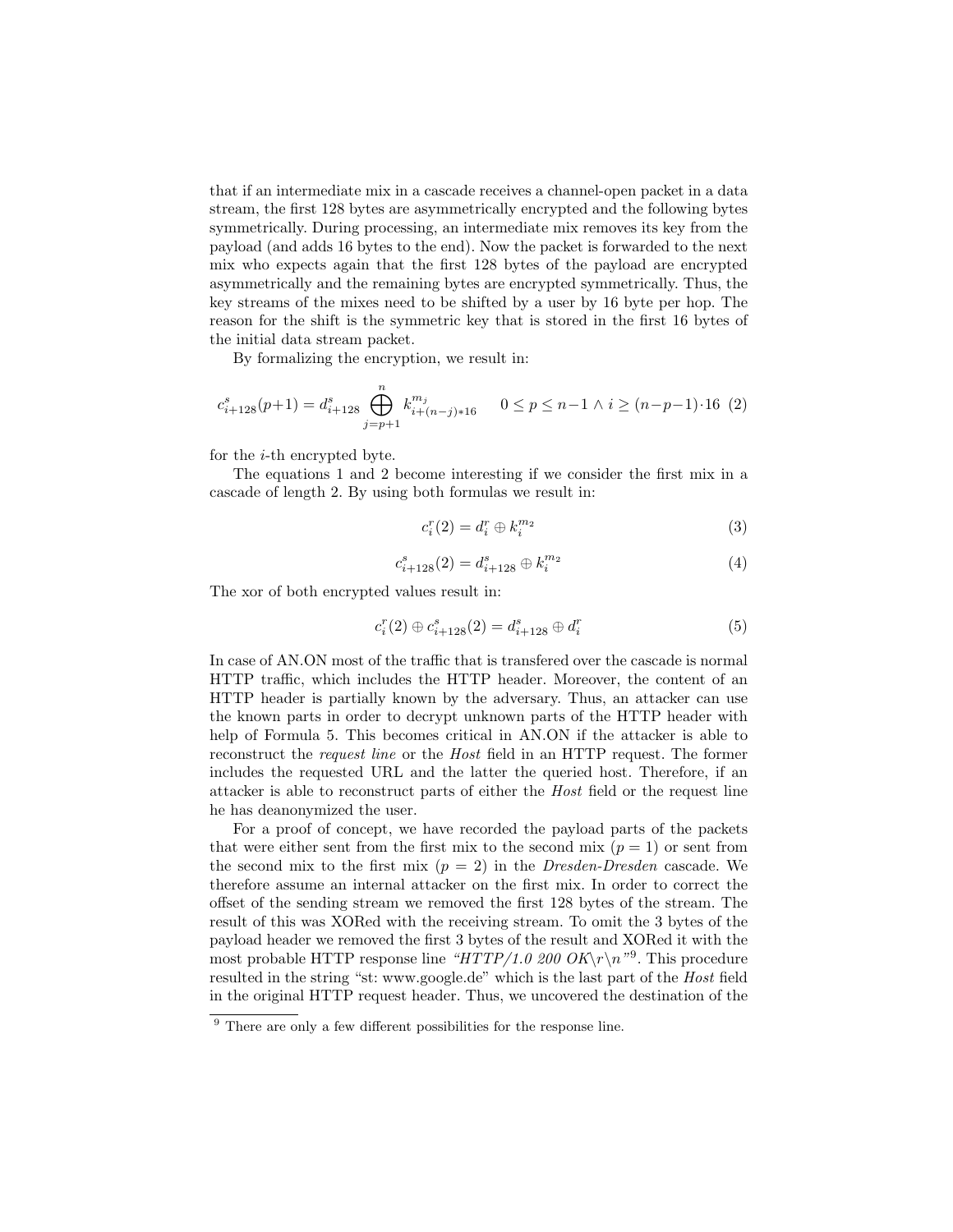request simply through the use of two recorded encrypted packets that were sent and received by the first mix. Since the first mix in the cascade also knows the IP address of the user, an internal attacker is able to revoke the relationship anonymity without the help of the second mix. Clearly, this contradicts to the objectives of AN.ON.

For our attack we have assumed a local internal attacker. Nevertheless, an external attacker is also able to perform the attack, even though it is slightly more difficult. This difficult is for three reasons: firstly, the attacker does not know the mapping between incoming and outgoing messages. Thus, they cannot map directly the IP address of the sender to the uncovered receiver. Secondly, the attacker cannot use the first 7 bytes of the HTTP response in the payload due to the channel encryption. Thus, they have less information available. Thirdly, the attacker cannot easily recognize which received packet belongs to which sent packet. These constraints are not, in our opinion, a significant challenge. The mapping can be received due to the fact that the packets are processed in a FIFO order. The fact that the attacker misses 7 bytes merely lowers the probability of success slightly. The last challenge can be addressed by probing which received packet leads to a useful output with respect to a recorded sent packet. If we assume the external attacker is able to master the first and third challenge, they are able to deanonymize the user in our example. The attacker is able to retrieve ".google.de" without any further guesses.

#### 5.4 Discussion of the Attack

The attack presented above is based on several problems. Firstly, the plain text of the encrypted message is partially known. Secondly, the encryption is a XOR encryption and therefore an encrypted bit only depends on a single bit of the plain text as well as the key stream. Thirdly, the same parameters are used for both directions. The first and the second fact are difficult to avoid due to the design of AN.ON. Thus neither the *cipher feedback (CFB)* nor the *cipher block* chaining (CBC) mode can be used , due to the processing of the initial packet in a data stream. The electronic codebook (EBC) mode is also not suitable as it does not hide data patterns. Thus, it is only possible to change the parameters of the encryption, preferably the key. The key streams of both stream directions thus become different. In a conversation with the developer[11] it was mentioned that AN.ON recently became aware of these risks and that changes had been made in order to use different keys. This was independent of our analysis. Hence, the mix software has already been updated to reflect this issue.

### 6 Attack on the Mix Authentication Protocol

In this section we look at the cascade initialization protocol between mixes. The protocol aims to exchange a key with adjacent mixes in the cascade. In addition, it should also mutually authenticate the mixes.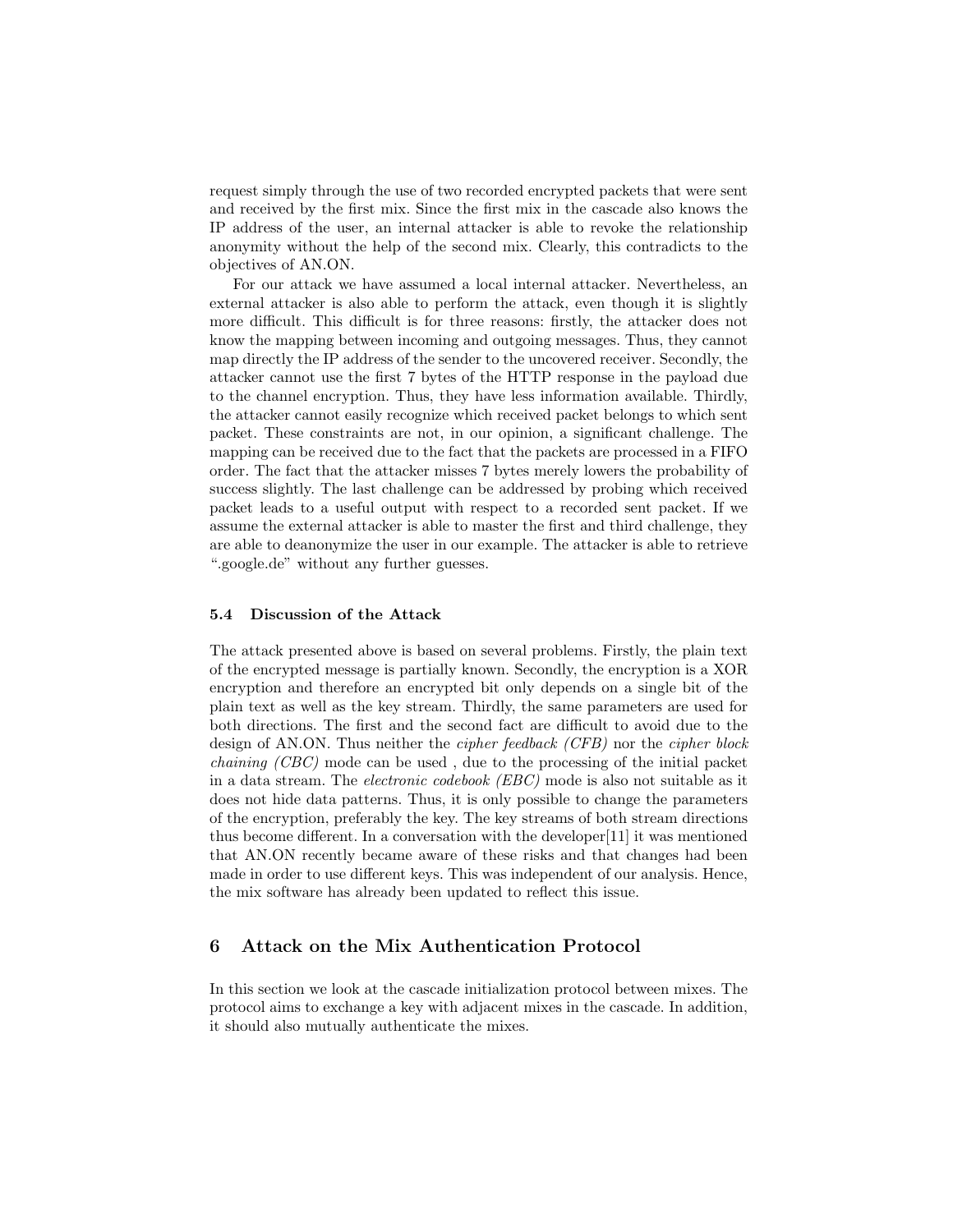Let  $m_1, \ldots, m_n$  the mixes in a cascade. The protocol begins with the establishment of a TCP connection between the mixes  $m_i$  and  $m_{i+1}$ . Note that  $m_i$ initiates the connection to  $m_{i+1}$ .



Fig. 7. Mix Authentication Protocol

Figure 7 depicts the protocol between two mixes. It starts with the generation of a nonce  $(n)$  and an asymmetric encryption key  $(K_{M_e^{i+1}}^{-1})$  by the mix  $i + 1$ . Afterwards, mix  $i + 1$  transmits its description  $(m)$ , its public encryption key  $(K_{M_e^{i+1}})$ , the generated nonce and a signed hash of the triple  $(m, K_{M_e^{i+1}}, n)$  to  $m_e$   $m_e$ . Mix *i* checks whether the received signature is valid with respect to the known key of mix  $i + 1$  or not. In the former case mix i generates a session key and encrypts the session key with the received key  $K_{M_{e}^{i+1}}$ . The result is sent together with a signature of the encrypted key and the nonce to the mix  $i + 1$ . Mix  $i + 1$  checks the validity of the signature with respect to the configured public key of mix i. If it succeeds mix  $i + 1$  uses the received key as symmetric key for the channel encryption between the two mixes.

A problem arises when an attacker compromises the private encryption key of the last mix in the cascade, possibly at a later point in time. In this case the attacker is able to replace the certified mix with his own mix. To this end, the attacker needs a recorded session of the authentication protocol in which the compromised key was used. In order to mount the attack the attacker redirects the TCP connection from the certified mix to its own mix. Afterwards, the mix replays the first message of the previous session to the mix  $i$ . Due to the fact that the signing key is usually changed only once a year, the mix  $i$  will most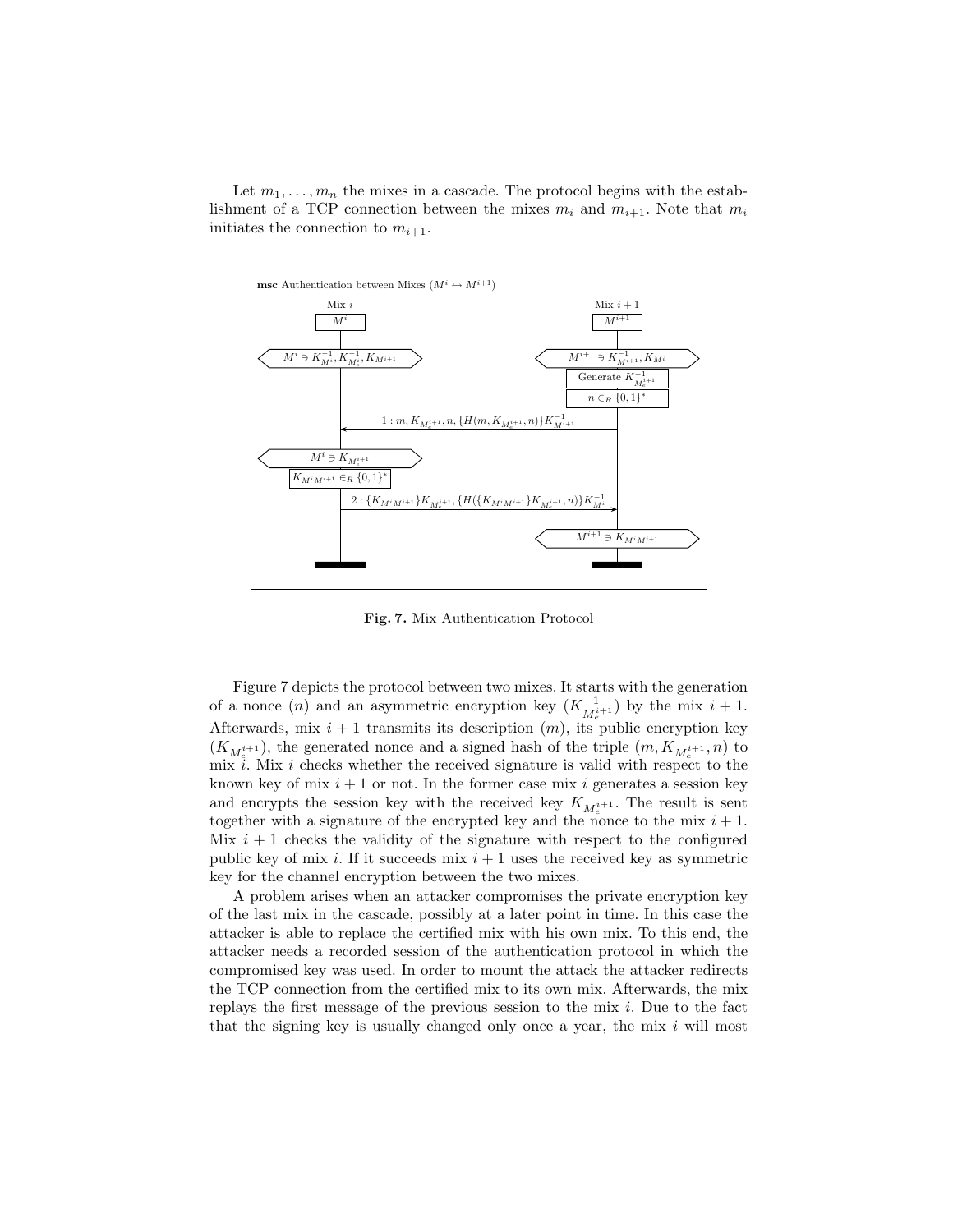probably accept the signature of the "certified" mix. In correspondence with the protocol, mix i generates a session key and sends the encrypted session key together with its signature back to the attacker. The attacker who knows the private encryption key can now decrypt the session key and is therefore authenticated in the cascade as certified mix even though he does not possess the signature key. A user is unable to distinguish the attacker from the certified mix at a later date via the existing protocols. Therefore, the attacker is able to eavesdrop on all the outgoing data of the users, which may contain identifying information. However the attacker is not able to deanonymize users solely based on this attack.

At a first glance, the attack looks impractical due to the fact that an attacker needs to compromise one of the private encryption keys. However, if we consider, for example, the recent OpenSSL bug in the Debian Linux distribution<sup>10</sup>[12], this attack becomes more practical. The mix software relies on OpenSSL, and thus any asymmetric encryption key generated by a mix which used a vulnerable OpenSSL library is potentially compromised. This means that an attacker can immediately retrieve the private key from a given public key generated by a vulnerable OpenSSL version. Hence, if an attacker once recorded a session in which a mix used a vulnerable key, he is able to impersonate the mix with the attack described above. The only way to circumvent the attack in the current version is to replace every signature key that has been used with a vulnerable OpenSSL version. Obviously, the protocol also needs to be fixed to counter the described attack.

It is worth noting that this protocol is based on the "Key Transport Mechanism 4" of the ISO/IEC 11770-3:2008 standard[13]. The author of the AN.ON protocol modified it slightly in order to authenticate  $mix_{i+1}$  as well. The author therefore included a signed version of the  $mix_{i+1}$ 's encryption key as well as the descriptor of the mix. In addition he omitted the identity of mix from the encrypted secret, which could lead to other attacks. This example shows how dangerous it is to modify standardized cryptographic protocols to apply them beyond their intended use.

For the protocol in Section 4 we see no reason why a custom-made or a modified standard protocol is necessary for the authentication and encryption. TLS supports client and server authentication via X509 certificates and is additionally able to secure data transmitted later. This protocol should therefore be suitable for the communication and authentication between the mixes. One reason to choose another protocol might be performance, as some data is encrypted unnecessarily in this scheme.

### 7 Related Work

This paper is the first cryptographic protocol analysis of AN.ON's anonymization process. In 2009, Westermann[14] performed a security analysis of AN.ON's payment system, but did not take the anonymization process into account.

 $\frac{10}{10}$  A vulnerable version can only generate a limited number of keys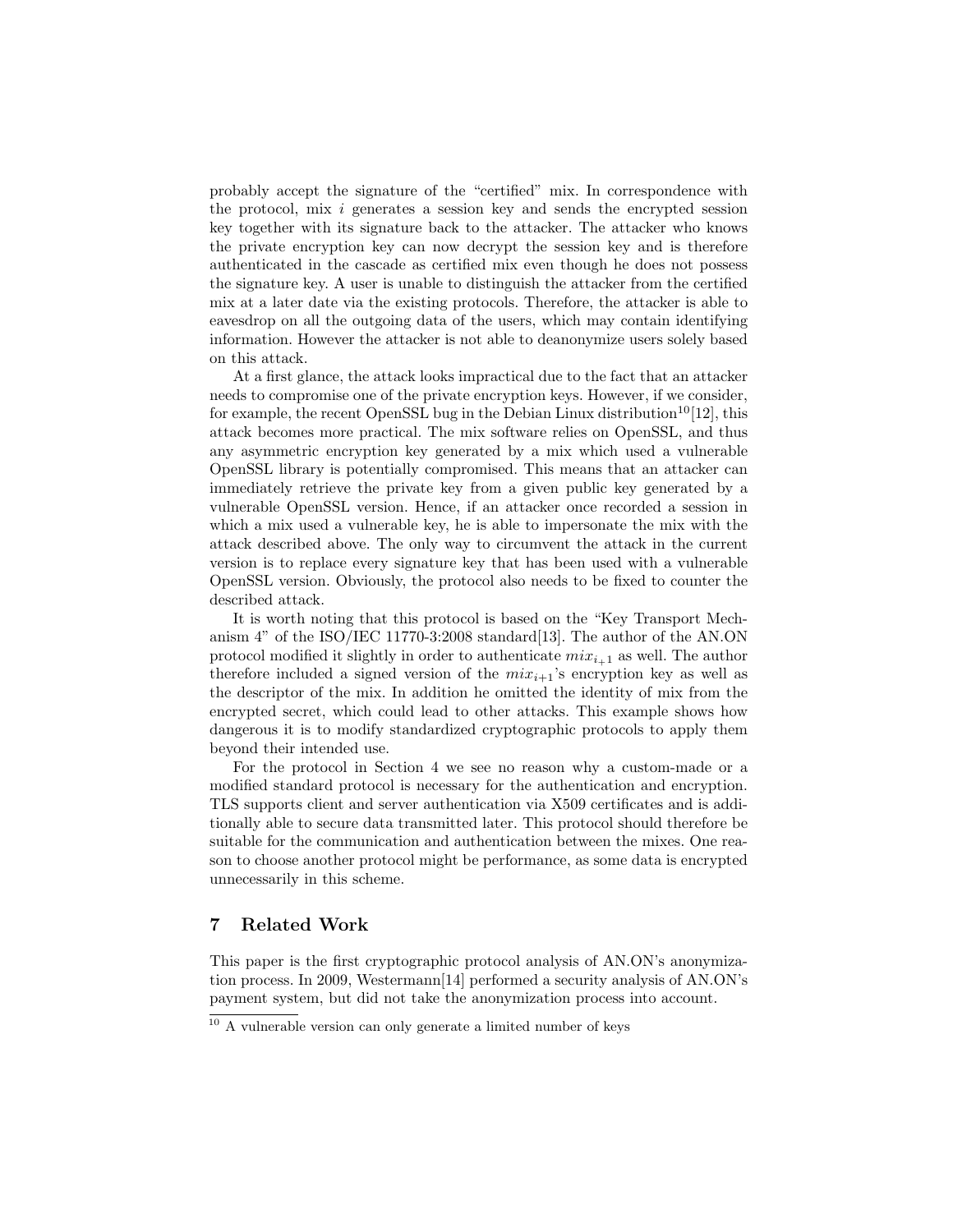For  $I2P<sup>11</sup>$ , an anonymously developed anonymization service, there is no published description of the anonymisation protocol available and to the best of our knowledge also no publicly available security analysis.

In contrast to AN.ON and I2P, the cryptographic protocols of the Tor system have been analyzed[3] with the NRL protocol analyzer[15]. In 2006 Goldberg proved that the Tor authentication protocol is secure in the random oracle model[16]. In general, this does not guarantee that the implementation has no flaws with respect to the implementation of the protocol and the cryptographic primitives. An examples of this is that, due to the lack of AES in counter mode in early OpenSSL versions, the Tor developers were forced to implement their own version. Unfortunately, there was a bug in this implementation that caused the counter to be reset after 16 bits. This clearly threatened the security of the system[17].

### 8 Discussion

In the field of low-latency anonymous communications, the main research focus seems to be on mechanisms that establish anonymity or improve performance. Many publications deal only with the general mechanisms for establishing anonymity by using idealized underlying protocols, and omit a clear and detailed cryptographic protocol description. However, most mechanisms are not implemented and thus this lack of detail is a minor problem. As soon as a protocol is implemented, however, it is crucial to publish and analyse the protocols that are composed or invented by the authors.

Tor is a good example of the right way to achieve this. The developers described and analysed the cryptographic protocols in a early stage of the project. Possible changes to the cryptographic protocols are published before they are implemented in Tor. In [18] the authors propose a more efficient way to establish circuits, however to the best of our knowledge this is not implemented yet, but is in discussion to be introduced in a later version.

In general, it is almost always a good idea to use standard cryptographic protocols for a product. However, building an anonymity network solely on standardized protocols, while possible, introduces a number of constraints[19]. In the case of high-latency anonymity networks, with regard to the protocols and mechanisms proposed so far, it seems almost unavoidable to compose cryptographic primitives and invent cryptographic protocols for novel, specific purposes. However, it seems that this area enjoys a stronger focus on proving the correctness of protocols compared to the field of low-latency networks.

Our analysis shows that referring to a technical report for cryptographic protocols is risky. We claim that a technical report is mostly read by developers, who are not necessarily cryptographic protocol experts. As a consequence, weaknesses in the protocols are more likely to be overlooked.

 $11$  http://www.i2p2.de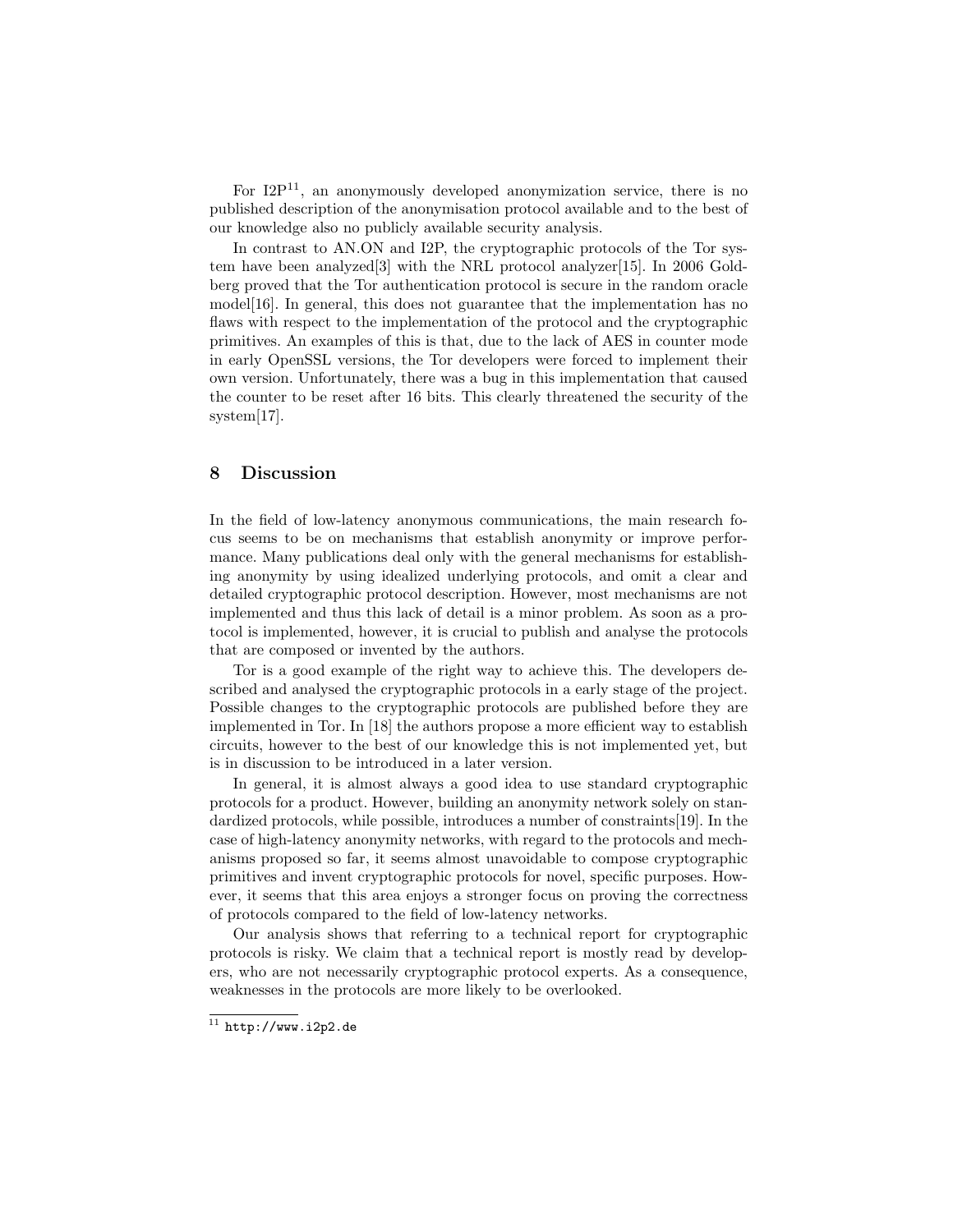## 9 Conclusion

In this paper we have analysed the cryptographic protocols of AN.ON and discovered three flaws of differing severity. The first flaw is caused by the fact that the freshness of the session key was not checked by the mix. This flaw leads to a situation where an external attacker is able to perform a replay attack against AN.ON. However, when the replay detection techniques that are currently under development are integrated, the internal as well as the external attacker will no longer able to replay a session. Nevertheless, the flaw in the authentication protocol must be addressed.

A second, more severe, error was found in the encryption scheme of AN.ON. An internal attacker controlling the first mix in a cascade of length two is able to de-anonymize users with high probability. The error was introduced by the reuse of keys with the same initialization vector. As of November 15, 2009, this error is fixed in version 00.08.84 by a slight protocol change. Due to compatibility reasons with older clients, some mix operators have still not updated, but plan to do so soon.

The third flaw discovered is, at a first glance, more theoretical than practical. It does, however, have practical relevance due to the OpenSSL flaw in Debian. The missing check for a message to belong to the current session enables an attacker to impersonate the last mix in a cascade. However, this can only be done if the attacker has compromised a private encryption key of the mix that was signed by the last mix in an older session.

The flaws we discovered represent errors that, unfortunately, still occur quite often. This again shows the importance of using standardized cryptographic protocols. As discussed in Section 8 it is not always possible to use a standard cryptographic protocol due to special requirements. In this case, a composition of cryptographic protocols and primitives becomes necessary. This does not necessarily lead to a secure system, as various examples and attacks in the past have shown<sup>[20, 21]</sup>. Therefore, a proof or detailed analysis should be provided, as it has been given by Tor or by Sphinx[22].

### References

- 1. Freedman, M.J., Morris, R.: Tarzan: a peer-to-peer anonymizing network layer. In Atluri, V., ed.: ACM Conference on Computer and Communications Security, ACM (2002) 193–206
- 2. Rennhard, M., Plattner, B.: Introducing MorphMix: Peer-to-Peer based Anonymous Internet Usage with Collusion Detection. In: Proceedings of the Workshop on Privacy in the Electronic Society (WPES 2002), Washington, DC, USA (November 2002)
- 3. Dingledine, R., Mathewson, N., Syverson, P.F.: Tor: The second-generation onion router. In: USENIX Security Symposium, USENIX (2004) 303–320
- 4. Berthold, O., Federrath, H., Köpsell, S.: Web MIXes: A system for anonymous and unobservable Internet access. In: Designing Privacy Enhancing Technologies. Volume 2009/2001 of Lecture Notes in Computer Science., Springer (2001) 115–129